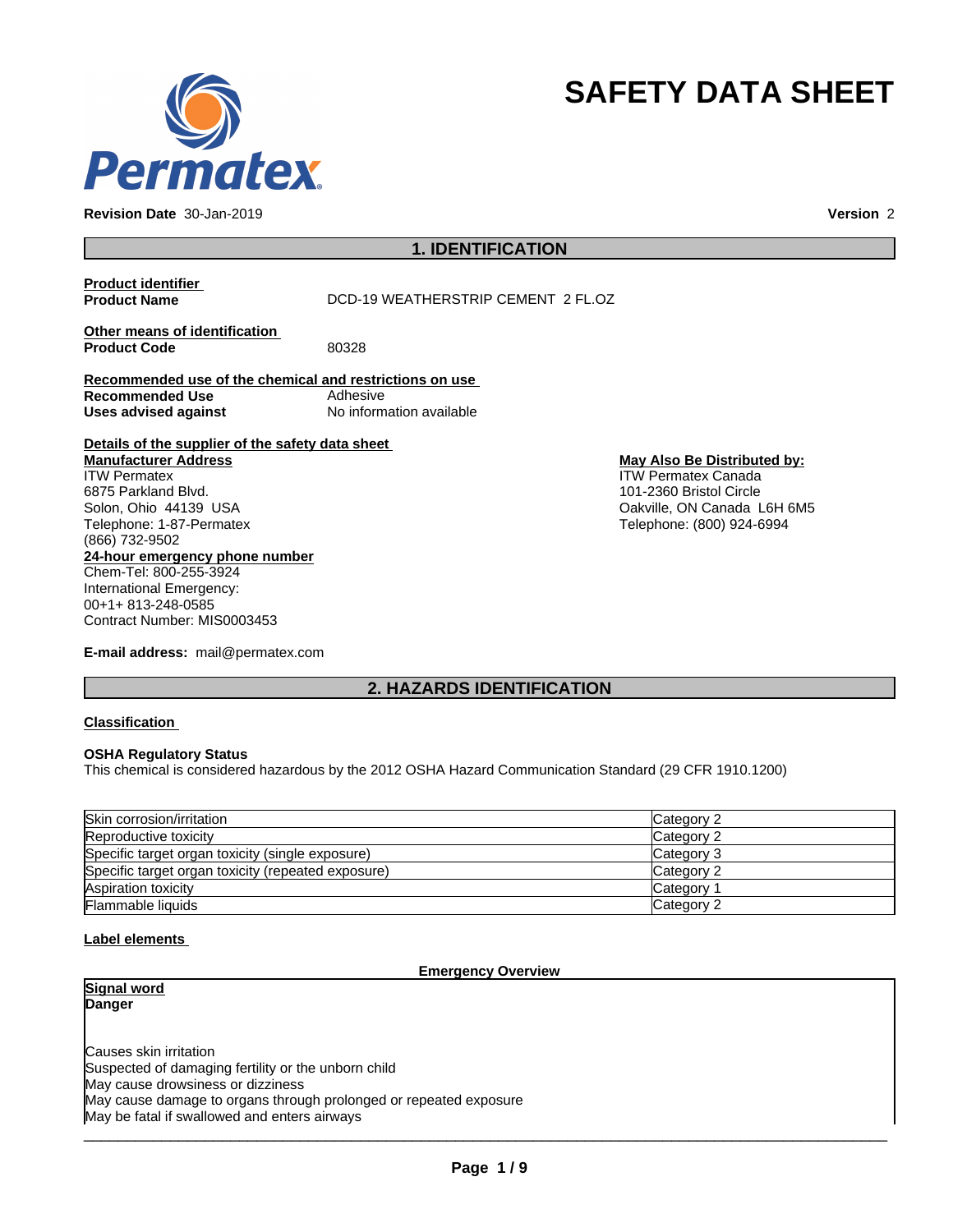



#### **Precautionary Statements - Prevention**

Obtain special instructions before use Do not handle until all safety precautions have been read and understood Use personal protective equipment as required Wash face, hands and any exposed skin thoroughly after handling Do not breathe dust/fume/gas/mist/vapors/spray Use only outdoors or in a well-ventilated area Keep away from heat/sparks/open flames/hot surfaces. - No smoking Keep container tightly closed Use non-sparking tools Take precautionary measures against static discharge Keep cool

#### **Precautionary Statements - Response**

IF exposed or concerned: Get medical advice/attention

IF ON SKIN (or hair): Remove/Take off immediately all contaminated clothing. Rinse skin with water/shower If skin irritation occurs: Get medical advice/attention Wash contaminated clothing before reuse IF INHALED: Remove victim to fresh air and keep at rest in a position comfortable for breathing Call a POISON CENTER or doctor/physician if you feel unwell IF SWALLOWED: Immediately call a POISON CENTER or doctor/physician Do NOT induce vomiting In case of fire: Use CO2, dry chemical, or foam to extinguish.

#### **Precautionary Statements - Storage**

Store locked up Store in a well-ventilated place. Keep cool

#### **Precautionary Statements - Disposal**

Dispose of contents/container to an approved waste disposal plant

## **Hazards not otherwise classified (HNOC)**

Not applicable

#### **Other Information**

- Not applicable

Unknown acute toxicity 22 % of the mixture consists of ingredient(s) of unknown toxicity

## **3. COMPOSITION/INFORMATION ON INGREDIENTS**

| .<br>Chemical<br>Name  | <b>CAS No.</b>                      | Weiaht-%<br>.                     |
|------------------------|-------------------------------------|-----------------------------------|
| N-HEXANE               | $-1$<br>10<br>$\sqrt{2}$<br>"1-54-ა | 100<br>$60 -$                     |
| JENE<br>$\overline{r}$ | 108-88-3                            | $\overline{\phantom{a}}$<br>∽<br> |

## **4. FIRST AID MEASURES**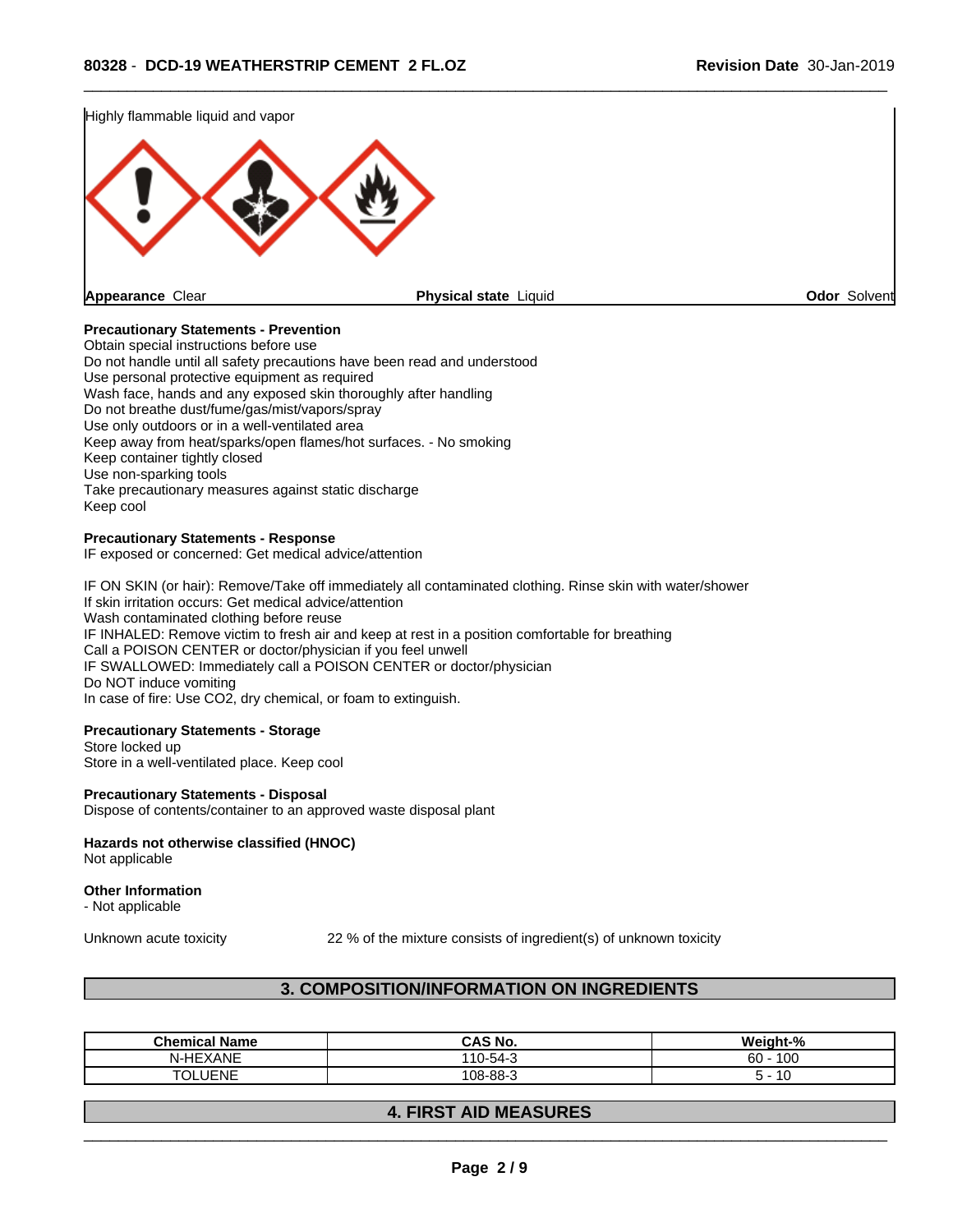| <b>General advice</b>                                                                                                                                    | Get medical advice/attention if you feel unwell.                                                                                                                                                                                             |  |  |  |
|----------------------------------------------------------------------------------------------------------------------------------------------------------|----------------------------------------------------------------------------------------------------------------------------------------------------------------------------------------------------------------------------------------------|--|--|--|
| Eye contact                                                                                                                                              | IF IN EYES: Rinse cautiously with water for several minutes. Remove contact lenses, if<br>present and easy to do. Continue rinsing. If eye irritation persists: Get medical<br>advice/attention.                                             |  |  |  |
| <b>Skin contact</b>                                                                                                                                      | IF ON SKIN (or hair): Remove/Take off immediately all contaminated clothing. Rinse skin<br>with water/shower. Wash with soap and water. If skin irritation occurs: Get medical<br>advice/attention. Wash contaminated clothing before reuse. |  |  |  |
| <b>Inhalation</b>                                                                                                                                        | IF INHALED: Remove victim to fresh air and keep at rest in a position comfortable for<br>breathing. If symptoms persist, call a physician.                                                                                                   |  |  |  |
| Ingestion                                                                                                                                                | IF SWALLOWED:. Call a physician or poison control center immediately. Do NOT induce<br>vomiting.                                                                                                                                             |  |  |  |
| Self-protection of the first aider<br>Ensure that medical personnel are aware of the material(s) involved and take precautions to<br>protect themselves. |                                                                                                                                                                                                                                              |  |  |  |
| Most important symptoms and effects, both acute and delayed                                                                                              |                                                                                                                                                                                                                                              |  |  |  |
| See section 2 for more information.<br><b>Symptoms</b>                                                                                                   |                                                                                                                                                                                                                                              |  |  |  |
|                                                                                                                                                          | Indication of any immediate medical attention and special treatment needed                                                                                                                                                                   |  |  |  |
| Note to physicians                                                                                                                                       | Treat symptomatically.                                                                                                                                                                                                                       |  |  |  |
|                                                                                                                                                          | <b>5. FIRE-FIGHTING MEASURES</b>                                                                                                                                                                                                             |  |  |  |
| Suitable extinguishing media<br>Carbon dioxide (CO2), Dry chemical, Foam                                                                                 |                                                                                                                                                                                                                                              |  |  |  |
| Unsuitable extinguishing media<br>Do not use a solid water stream as it may scatter and spread fire                                                      |                                                                                                                                                                                                                                              |  |  |  |
| Cusaifis herevels existing from the shamisel                                                                                                             |                                                                                                                                                                                                                                              |  |  |  |

#### **Description of first aid measures**

**Specific hazards arising from the chemical** Highly flammable. Vapors may travel to source of ignition and flash back.

#### **Explosion data Sensitivity to Mechanical Impact** None. **Sensitivity to Static Discharge** None.

#### **Protective equipment and precautions for firefighters**

As in any fire, wear self-contained breathing apparatus pressure-demand, MSHA/NIOSH (approved or equivalent) and full protective gear.

# **6. ACCIDENTAL RELEASE MEASURES**

#### **Personal precautions, protective equipment and emergency procedures**

| <b>Personal precautions</b>      | ELIMINATE all ignition sources (no smoking, flares, sparks or flames in immediate area).<br>Take precautionary measures against static discharges. Ensure adequate ventilation,<br>especially in confined areas. Avoid contact with skin, eyes or clothing. Use personal<br>protective equipment as required. Wash thoroughly after handling. |
|----------------------------------|-----------------------------------------------------------------------------------------------------------------------------------------------------------------------------------------------------------------------------------------------------------------------------------------------------------------------------------------------|
| <b>Environmental precautions</b> |                                                                                                                                                                                                                                                                                                                                               |
| <b>Environmental precautions</b> | See section 12 for additional ecological information. Do not flush into surface water or<br>sanitary sewer system.                                                                                                                                                                                                                            |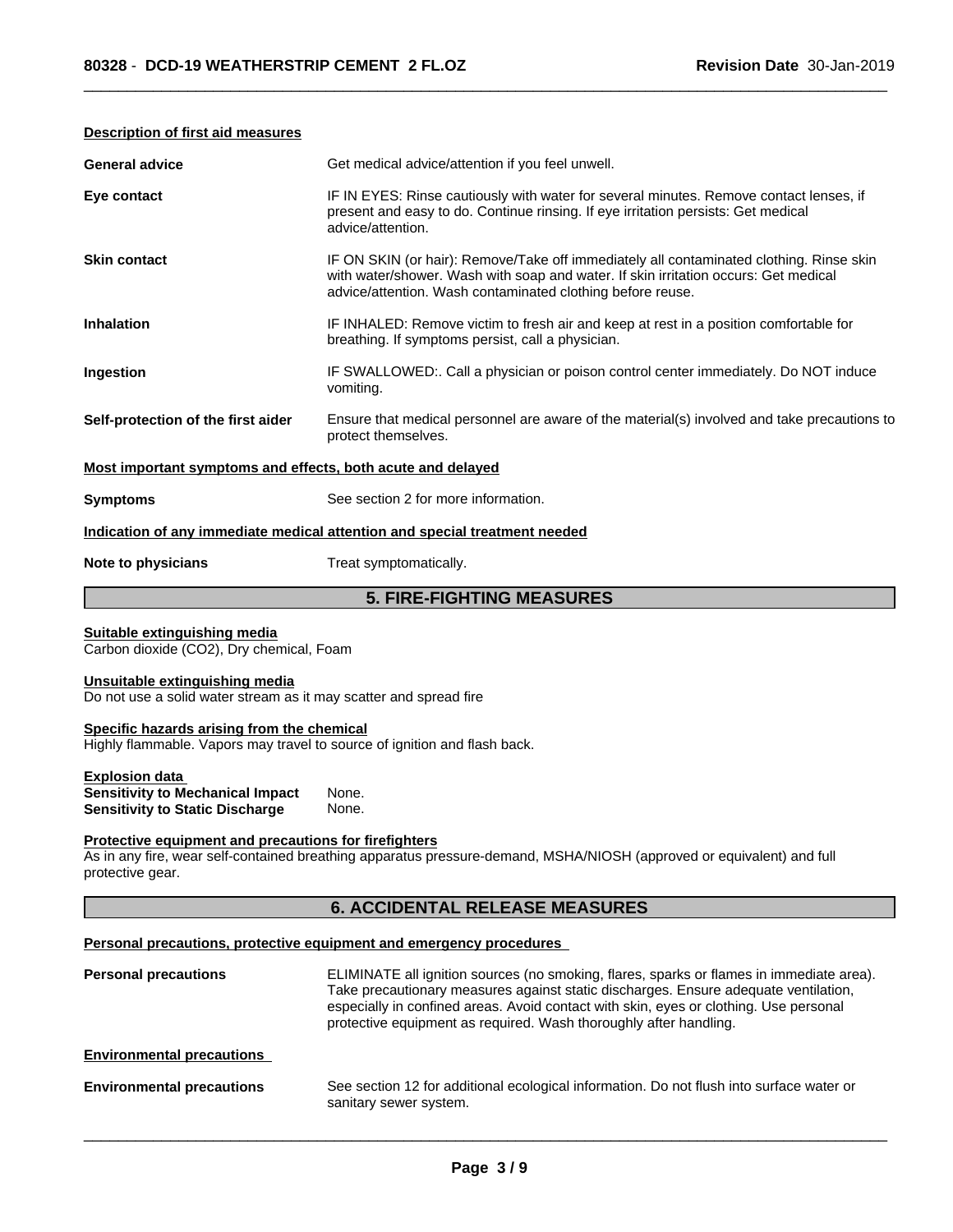| Methods and material for containment and cleaning up            |                                                                                                                                                                                                                                                                                  |  |  |  |
|-----------------------------------------------------------------|----------------------------------------------------------------------------------------------------------------------------------------------------------------------------------------------------------------------------------------------------------------------------------|--|--|--|
| <b>Methods for containment</b>                                  | Prevent further leakage or spillage if safe to do so.                                                                                                                                                                                                                            |  |  |  |
| Methods for cleaning up                                         | Eliminate all ignition sources if safe to do so. Ensure adequate ventilation. Soak up with<br>inert absorbent material. Sweep up and shovel into suitable containers for disposal.                                                                                               |  |  |  |
| Prevention of secondary hazards                                 | Clean contaminated objects and areas thoroughly observing environmental regulations.                                                                                                                                                                                             |  |  |  |
|                                                                 | <b>7. HANDLING AND STORAGE</b>                                                                                                                                                                                                                                                   |  |  |  |
| <b>Precautions for safe handling</b>                            |                                                                                                                                                                                                                                                                                  |  |  |  |
| Advice on safe handling                                         | Handle in accordance with good industrial hygiene and safety practice. Avoid breathing<br>vapors or mists. Avoid contact with skin, eyes or clothing. Wash thoroughly after handling.<br>Wash contaminated clothing before reuse. Use personal protective equipment as required. |  |  |  |
| Conditions for safe storage, including any incompatibilities    |                                                                                                                                                                                                                                                                                  |  |  |  |
| <b>Storage Conditions</b>                                       | Keep away from heat, sparks, flame and other sources of ignition (i.e., pilot lights, electric<br>motors and static electricity). Store locked up.                                                                                                                               |  |  |  |
| Incompatible materials<br>Strong oxidizing agents, Acids, Bases |                                                                                                                                                                                                                                                                                  |  |  |  |
|                                                                 | <b>8. EXPOSURE CONTROLS/PERSONAL PROTECTION</b>                                                                                                                                                                                                                                  |  |  |  |

## **Control parameters**

#### **Exposure Guidelines** .

| <b>Chemical Name</b> | <b>ACGIH TLV</b> | <b>OSHA PEL</b>                      | <b>NIOSH IDLH</b>           |
|----------------------|------------------|--------------------------------------|-----------------------------|
| N-HEXANE             | TWA: 50 ppm      | TWA: 500 ppm                         | <b>IDLH: 1100 ppm</b>       |
| 110-54-3             | `S               | TWA: $1800 \text{ mg/m}^3$           | TWA: 50 ppm                 |
|                      |                  | (vacated) TWA: 50 ppm                | TWA: $180 \text{ mg/m}^3$   |
|                      |                  | (vacated) TWA: 180 mg/m <sup>3</sup> |                             |
| TOLUENE              | TWA: 20 ppm      | TWA: 200 ppm                         | IDLH: 500 ppm               |
| 108-88-3             |                  | (vacated) TWA: 100 ppm               | TWA: 100 ppm                |
|                      |                  | (vacated) TWA: $375 \text{ mg/m}^3$  | TWA: $375 \text{ mg/m}^3$   |
|                      |                  | (vacated) STEL: 150 ppm              | STEL: 150 ppm               |
|                      |                  | (vacated) STEL: $560 \text{ mg/m}^3$ | STEL: 560 mg/m <sup>3</sup> |
|                      |                  | Ceiling: 300 ppm                     |                             |

*NIOSH IDLH Immediately Dangerous to Life or Health*

Other Information **Vacated limits revoked by the Court of Appeals decision in AFL-CIO v. OSHA, 965 F.2d 962** (11th Cir., 1992).

#### **Appropriate engineering controls**

#### **Engineering Controls** Showers Eyewash stations Ventilation systems

### **Individual protection measures, such as personal protective equipment**

| <b>Eye/face protection</b>            | Wear safety glasses with side shields (or goggles).                                                                                             |  |
|---------------------------------------|-------------------------------------------------------------------------------------------------------------------------------------------------|--|
| Skin and body protection              | Wear protective natural rubber, nitrile rubber, Neoprene™ or PVC gloves.                                                                        |  |
| <b>Respiratory protection</b>         | Use NIOSH-approved air-purifying respirator with organic vapor cartridge or canister, as<br>appropriate.                                        |  |
| <b>General Hygiene Considerations</b> | Handle in accordance with good industrial hygiene and safety practice. Regular cleaning of<br>equipment, work area and clothing is recommended. |  |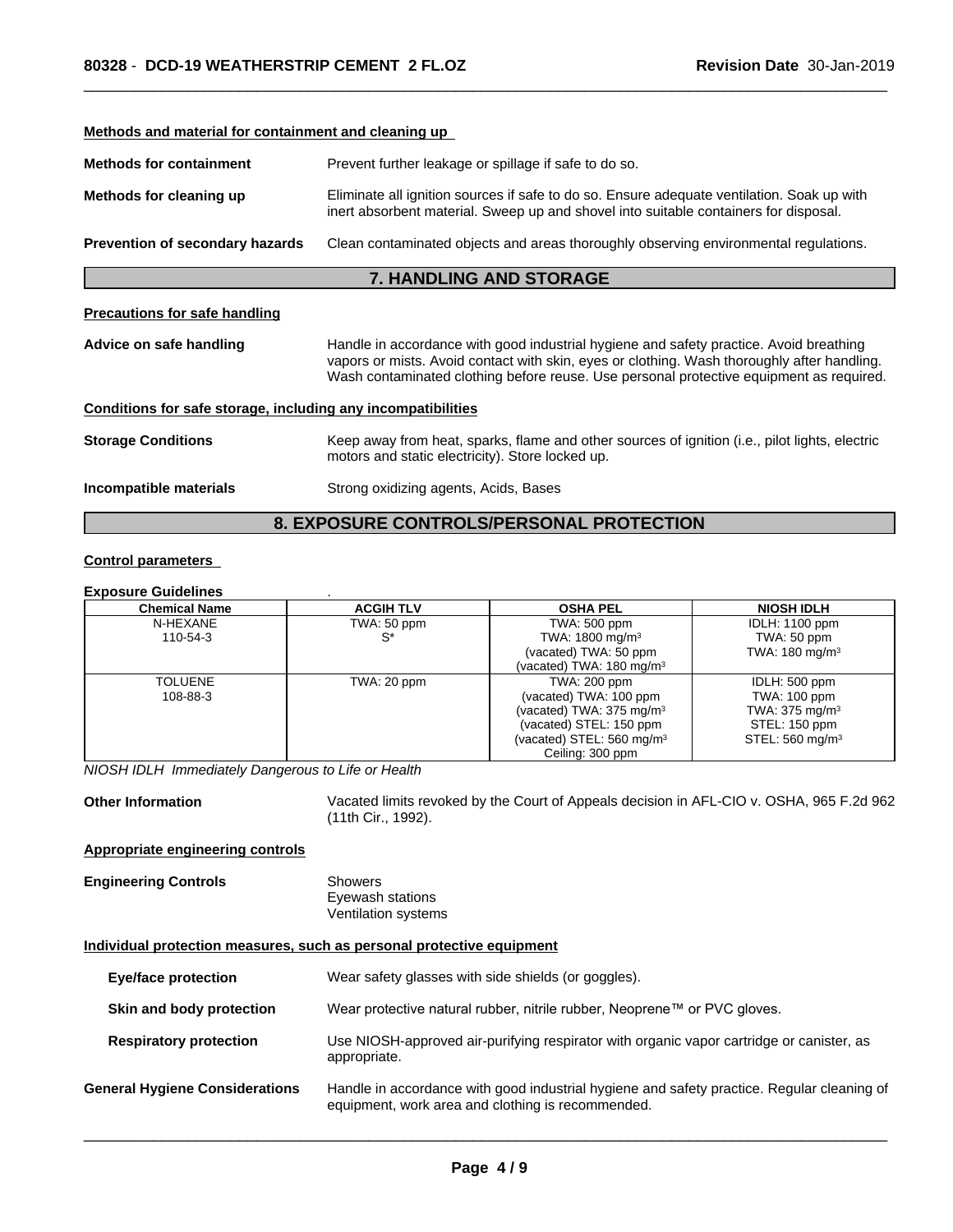#### **9.1. Information on basic physical and chemical properties Physical state** Liquid<br> **Appearance** Clear **Appearance Odor** Solvent **Odor threshold** No information available **Explosive properties** No information available<br> **Oxidizing properties** No information available **No information available Other Information Softening point**<br> **Molecular weight**<br> **Molecular weight**<br>
No information available **Molecular** weight **VOC Content (%)** 78% **Property Remarks •Method Values** *Remarks* •Method **pH** No information available<br> **Melting point / freezing point** No information available **Melting point / freezing point** No information available **Boiling point** / boiling range 69 °C / 156 °F **Boiling point / boiling range<br>Flash point Flash point** -26 °C / -15 °F **Evaporation rate** No information available **Flammability (solid, gas)** No information available **Flammability Limit in Air Upper flammability limit:** 7.4% **Lower flammability limit:** 1.2% **Vapor pressure** 120 mmHg **Vapor density**<br> **Relative density**<br>  $0.73$ **Relative density Water solubility Immiscible in water Solubility(ies)** No information available **Partition coefficient**<br> **Autoignition temperature**<br>
No information available<br>
No information available **Autoignition temperature No information available**<br> **Decomposition temperature No information available Decomposition temperature**<br>**Kinematic viscosity Kinematic viscosity**<br> **Community** No information available<br>
No information available **Dynamic viscosity** No information available

## **10. STABILITY AND REACTIVITY**

 $\overline{\phantom{a}}$  ,  $\overline{\phantom{a}}$  ,  $\overline{\phantom{a}}$  ,  $\overline{\phantom{a}}$  ,  $\overline{\phantom{a}}$  ,  $\overline{\phantom{a}}$  ,  $\overline{\phantom{a}}$  ,  $\overline{\phantom{a}}$  ,  $\overline{\phantom{a}}$  ,  $\overline{\phantom{a}}$  ,  $\overline{\phantom{a}}$  ,  $\overline{\phantom{a}}$  ,  $\overline{\phantom{a}}$  ,  $\overline{\phantom{a}}$  ,  $\overline{\phantom{a}}$  ,  $\overline{\phantom{a}}$ 

9. PHYSICAL AND CHEMICAL PROPERTIES

#### **Reactivity** No information available

**Chemical stability** Stable under normal conditions

# **Possibility of Hazardous Reactions**

**Density** No information available **Bulk density** No information available

None under normal processing.

#### **Conditions to avoid**

Heat, flames and sparks.

#### **Incompatible materials**

Strong oxidizing agents, Acids, Bases

#### **Hazardous Decomposition Products**

Carbon oxides Nitrogen oxides (NOx) Hydrogen bromide

## **11. TOXICOLOGICAL INFORMATION**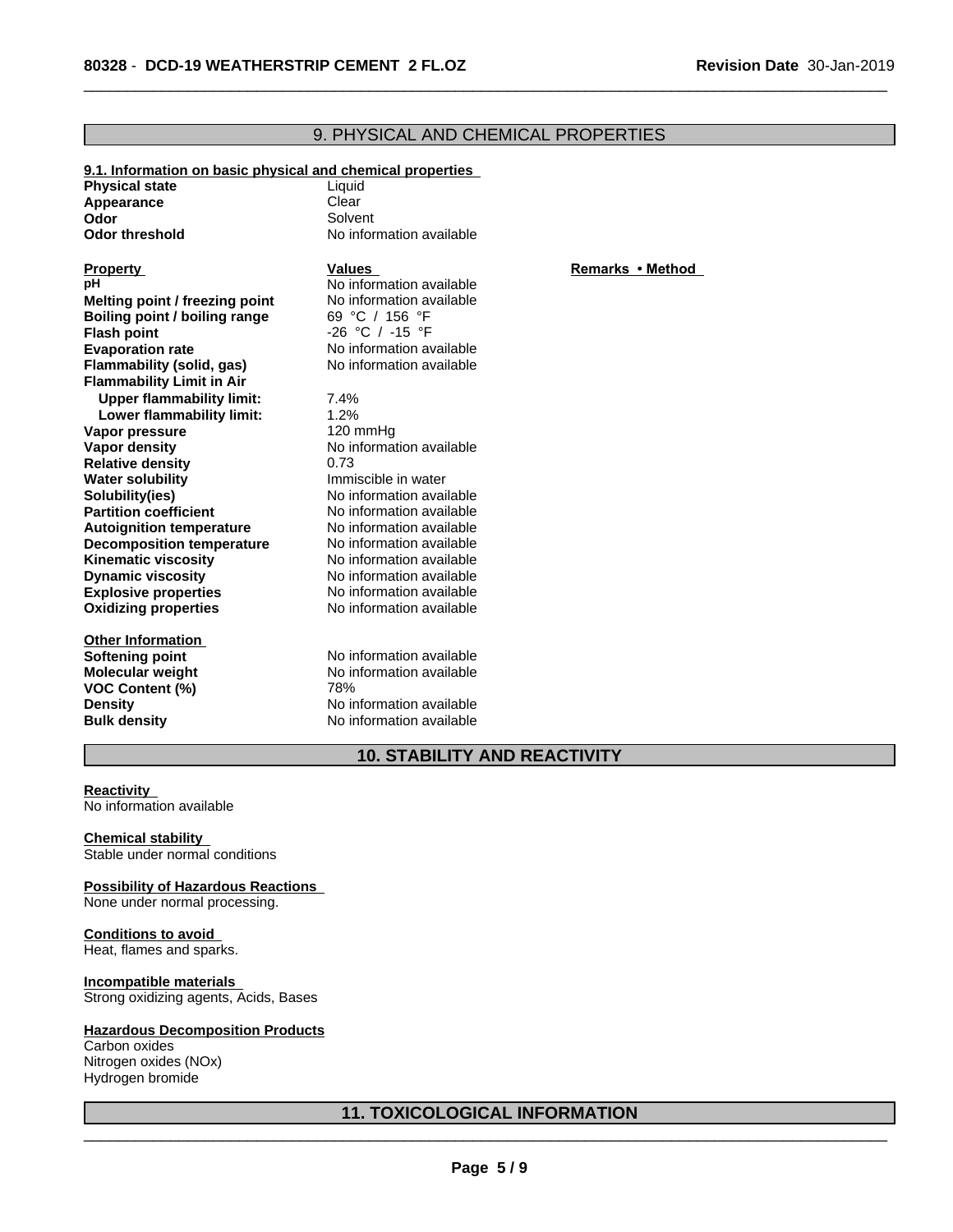| Information on likely routes of exposure |  |
|------------------------------------------|--|
|                                          |  |

| <b>Inhalation</b>   | May cause irritation of respiratory tract. May cause drowsiness or dizziness.                   |
|---------------------|-------------------------------------------------------------------------------------------------|
| Eye contact         | Contact with eyes may cause irritation. May cause redness and tearing of the eyes.              |
| <b>Skin contact</b> | May cause skin irritation and/or dermatitis.                                                    |
| Ingestion           | Potential for aspiration if swallowed. Aspiration may cause pulmonary edema and<br>pneumonitis. |

| <b>Chemical Name</b> | Oral LD50            | Dermal LD50              | <b>Inhalation LC50</b>  |
|----------------------|----------------------|--------------------------|-------------------------|
| <b>IN-HEXANE</b>     | $= 25$ g/kg (Rat)    | $=$ 3000 mg/kg (Rabbit)  | $= 48000$ ppm (Rat) 4 h |
| 110-54-3             |                      |                          |                         |
| <b>TOLUENE</b>       | $= 2600$ mg/kg (Rat) | $= 12000$ mg/kg (Rabbit) | = 12.5 mg/L (Rat)4 h    |
| 108-88-3             |                      |                          |                         |

#### **Information on toxicological effects**

**Symptoms** No information available.

#### **Delayed and immediate effects as well as chronic effects from short and long-term exposure**

| <b>Sensitization</b>                                                                                         | No information available. |                                                                                          |            |             |  |  |
|--------------------------------------------------------------------------------------------------------------|---------------------------|------------------------------------------------------------------------------------------|------------|-------------|--|--|
| <b>Germ cell mutagenicity</b>                                                                                |                           | No information available.                                                                |            |             |  |  |
| Carcinogenicity                                                                                              |                           | The table below indicates whether each agency has listed any ingredient as a carcinogen. |            |             |  |  |
| <b>Chemical Name</b>                                                                                         | <b>ACGIH</b>              | <b>IARC</b>                                                                              | <b>NTP</b> | <b>OSHA</b> |  |  |
| <b>ITOLUENE</b>                                                                                              |                           | Group 3                                                                                  |            |             |  |  |
| 108-88-3                                                                                                     |                           |                                                                                          |            |             |  |  |
| IARC (International Agency for Research on Cancer)                                                           |                           |                                                                                          |            |             |  |  |
| Not classifiable as a human carcinogen                                                                       |                           |                                                                                          |            |             |  |  |
| <b>Chronic toxicity</b>                                                                                      |                           | May cause adverse liver effects.                                                         |            |             |  |  |
| Central nervous system, Eyes, kidney, Liver, Peripheral Nervous System (PNS),<br><b>Target Organ Effects</b> |                           |                                                                                          |            |             |  |  |
|                                                                                                              |                           | Respiratory system, Skin.                                                                |            |             |  |  |
| The following values are calculated based on chapter 3.1 of the GHS document.                                |                           |                                                                                          |            |             |  |  |
| ATEmix (oral)                                                                                                | 13351 mg/kg               |                                                                                          |            |             |  |  |
| ATEmix (dermal)                                                                                              | 3247 mg/kg                |                                                                                          |            |             |  |  |
| <b>ATEmix (inhalation-dust/mist)</b>                                                                         | $123.4$ mg/l              |                                                                                          |            |             |  |  |

# **12. ECOLOGICAL INFORMATION**

#### **Ecotoxicity**

22 % of the mixture consists of component(s) of unknown hazards to the aquatic environment

**ATEmix (inhalation-vapor)** 53409 mg/l

#### **Persistence and degradability**

No information available.

#### **Bioaccumulation**

No information available.

#### **Mobility**

No information available.

| Chemical<br>Name      | $- - -$<br>$\cdots$<br>Partition<br>coefficient |
|-----------------------|-------------------------------------------------|
| $T^{\wedge}$<br>LUENE | <u></u>                                         |
| 108-88-3              |                                                 |

#### **Other adverse effects**

No information available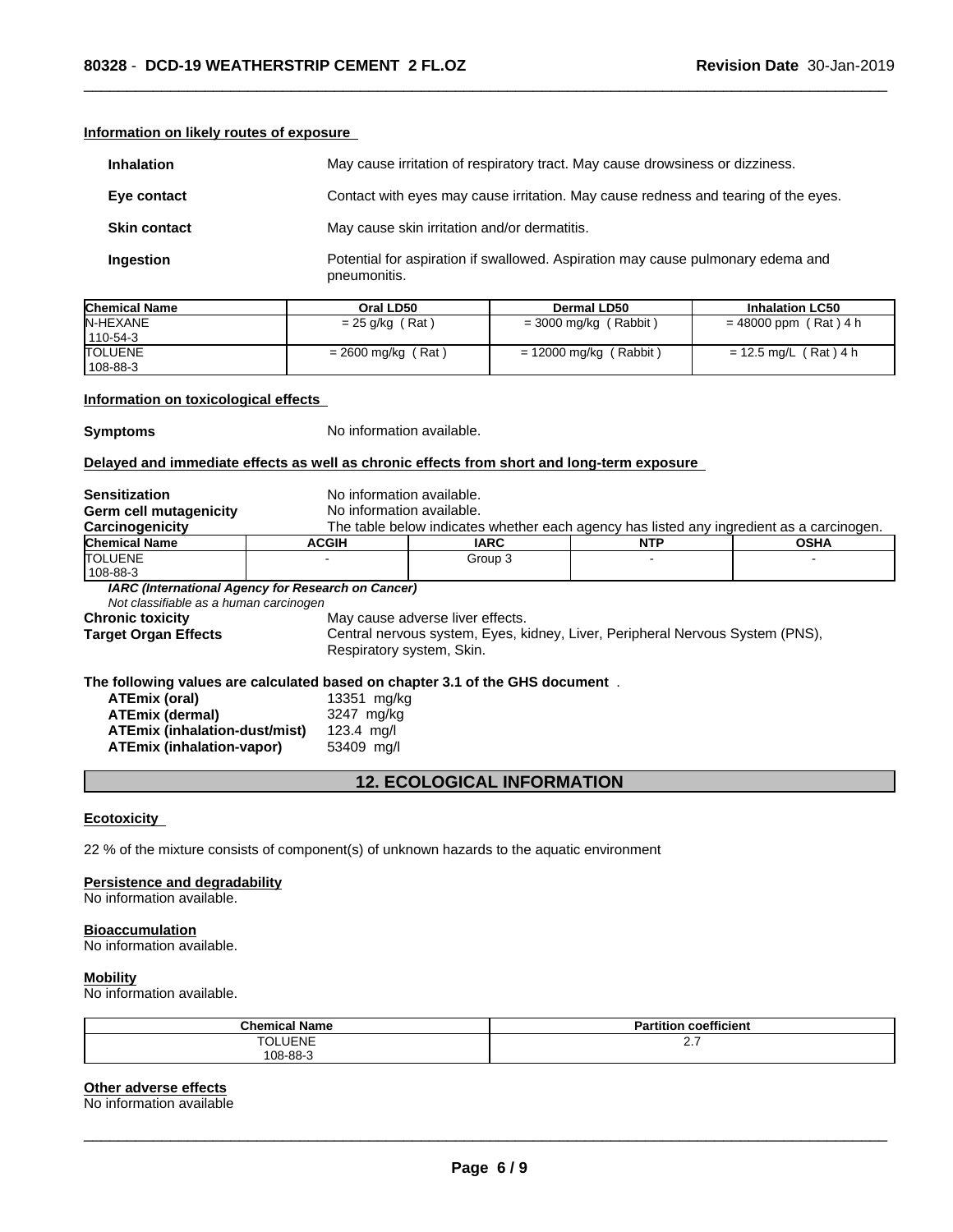# **13. DISPOSAL CONSIDERATIONS**

 $\overline{\phantom{a}}$  ,  $\overline{\phantom{a}}$  ,  $\overline{\phantom{a}}$  ,  $\overline{\phantom{a}}$  ,  $\overline{\phantom{a}}$  ,  $\overline{\phantom{a}}$  ,  $\overline{\phantom{a}}$  ,  $\overline{\phantom{a}}$  ,  $\overline{\phantom{a}}$  ,  $\overline{\phantom{a}}$  ,  $\overline{\phantom{a}}$  ,  $\overline{\phantom{a}}$  ,  $\overline{\phantom{a}}$  ,  $\overline{\phantom{a}}$  ,  $\overline{\phantom{a}}$  ,  $\overline{\phantom{a}}$ 

#### **Waste treatment methods**

| <b>Disposal of wastes</b>  | This material, as supplied, is a hazardous waste according to federal regulations (40 CFR)<br>$261$ . |
|----------------------------|-------------------------------------------------------------------------------------------------------|
| Contaminated packaging     | Do not reuse container.                                                                               |
| <b>US EPA Waste Number</b> | D001                                                                                                  |

| <b>Chemical Name</b> | <b>RCRA - Halogenated</b> | <b>RCRA - P Series Wastes</b> | <b>RCRA - F Series Wastes</b> | <b>RCRA - K Series Wastes</b> |
|----------------------|---------------------------|-------------------------------|-------------------------------|-------------------------------|
|                      | <b>Organic Compounds</b>  |                               |                               |                               |
| <b>TOLUENE</b>       |                           |                               | Toxic waste                   |                               |
| 108-88-3             |                           |                               | waste number F025             |                               |
|                      |                           |                               | Waste description:            |                               |
|                      |                           |                               | Condensed light ends, spent   |                               |
|                      |                           |                               | filters and filter aids, and  |                               |
|                      |                           |                               | spent desiccant wastes from   |                               |
|                      |                           |                               | the production of certain     |                               |
|                      |                           |                               | chlorinated aliphatic         |                               |
|                      |                           |                               | hydrocarbons, by free         |                               |
|                      |                           |                               | radical catalyzed processes.  |                               |
|                      |                           |                               | These chlorinated aliphatic   |                               |
|                      |                           |                               | hydrocarbons are those        |                               |
|                      |                           |                               | having carbon chain lengths   |                               |
|                      |                           |                               | ranging from one to and       |                               |
|                      |                           |                               | including five, with varying  |                               |
|                      |                           |                               | amounts and positions of      |                               |
|                      |                           |                               | chlorine substitution.        |                               |

This product contains one or more substances that are listed with the State of California as a hazardous waste.

| <b>Chemical Name</b> | California Hazardous Waste Status |
|----------------------|-----------------------------------|
| N-HEXANE             | Toxic                             |
| 110-54-3             | lanitable                         |
| <b>TOLUENE</b>       | Toxic                             |
| 108-88-3             | Ignitable                         |

# **14. TRANSPORT INFORMATION**

| <b>DOT</b>                      |                                  |
|---------------------------------|----------------------------------|
| UN/ID No                        | 1133                             |
| Proper shipping name:           | Adhesives, Limited Quantity (LQ) |
| <b>Hazard Class</b>             | 3                                |
| <b>Packing Group</b>            | Ш                                |
| <b>Emergency Response Guide</b> | 128                              |
| <b>Number</b>                   |                                  |
|                                 |                                  |
| <b>IATA</b>                     |                                  |
| UN/ID No                        | <b>ID 8000</b>                   |
| Proper shipping name:           | Consumer commodity               |
| <b>Hazard Class</b>             | 9                                |
| <b>ERG Code</b>                 | 9L                               |
|                                 |                                  |
| <b>IMDG</b>                     |                                  |
| <b>UN/ID No</b>                 | 1133                             |
| Proper shipping name:           | Adhesives, Limited Quantity (LQ) |
| <b>Hazard Class</b>             | 3                                |
| <b>Packing Group</b>            | Ш                                |
| EmS-No                          | $F-E$ , S-D                      |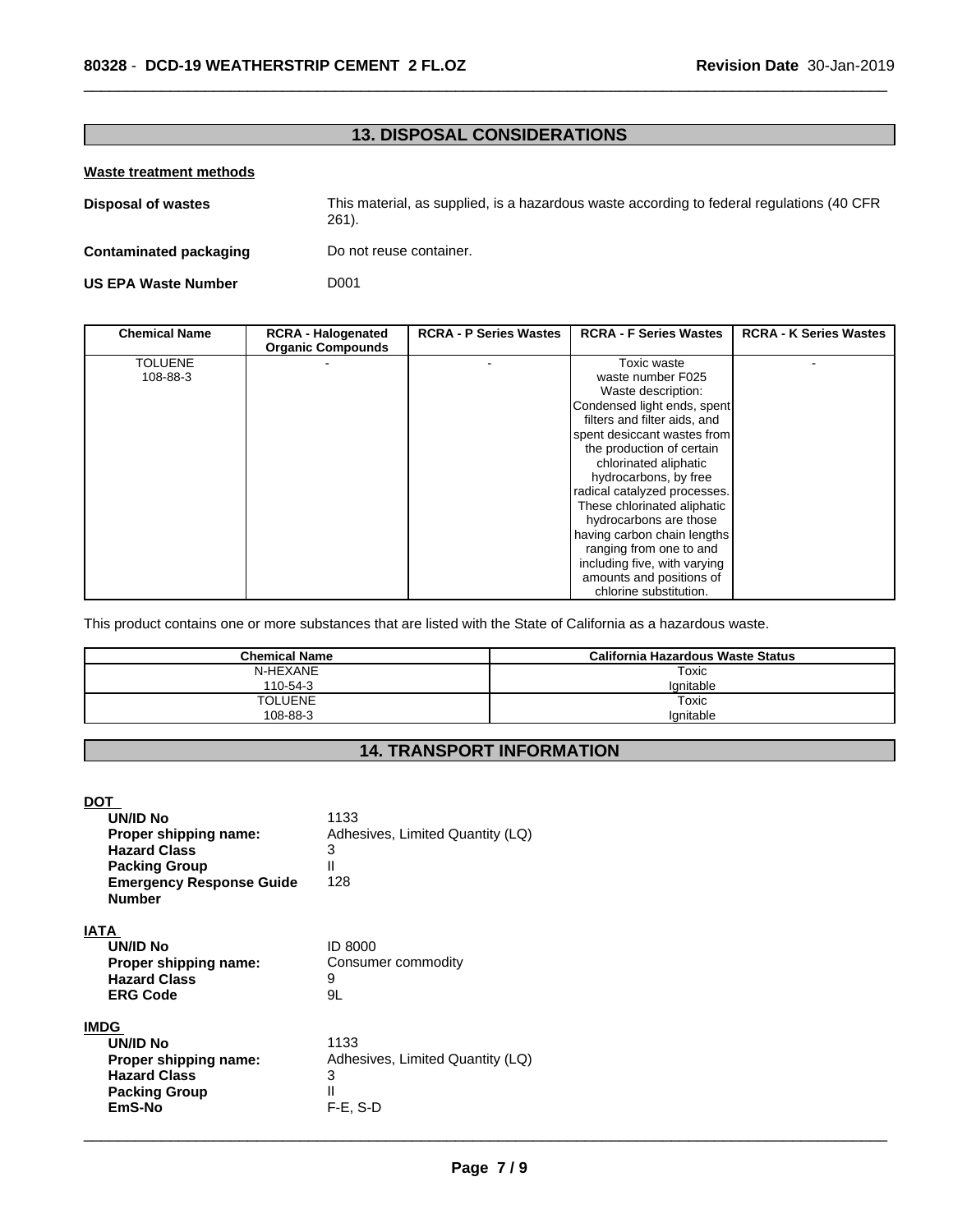# **15. REGULATORY INFORMATION**

| International Inventories |                |
|---------------------------|----------------|
| <b>TSCA</b>               | Complies       |
| <b>DSL/NDSL</b>           | Complies       |
| <b>EINECS/ELINCS</b>      | Not determined |
| <b>ENCS</b>               | Not determined |
| <b>IECSC</b>              | Not determined |
| <b>KECL</b>               | Not determined |
| <b>PICCS</b>              | Not determined |
| <b>AICS</b>               | Not determined |

**Legend:** 

**TSCA** - United States Toxic Substances Control Act Section 8(b) Inventory **DSL/NDSL** - Canadian Domestic Substances List/Non-Domestic Substances List **EINECS/ELINCS** - European Inventory of Existing Chemical Substances/European List of Notified Chemical Substances **ENCS** - Japan Existing and New Chemical Substances **IECSC** - China Inventory of Existing Chemical Substances **KECL** - Korean Existing and Evaluated Chemical Substances **PICCS** - Philippines Inventory of Chemicals and Chemical Substances **AICS** - Australian Inventory of Chemical Substances

#### **US Federal Regulations**

#### **SARA 313**

Section 313 of Title III of the Superfund Amendments and Reauthorization Act of 1986 (SARA). This product contains a chemical or chemicals which are subject to the reporting requirements of the Act and Title 40 of the Code of Federal Regulations, Part 372

 $\overline{\phantom{a}}$  ,  $\overline{\phantom{a}}$  ,  $\overline{\phantom{a}}$  ,  $\overline{\phantom{a}}$  ,  $\overline{\phantom{a}}$  ,  $\overline{\phantom{a}}$  ,  $\overline{\phantom{a}}$  ,  $\overline{\phantom{a}}$  ,  $\overline{\phantom{a}}$  ,  $\overline{\phantom{a}}$  ,  $\overline{\phantom{a}}$  ,  $\overline{\phantom{a}}$  ,  $\overline{\phantom{a}}$  ,  $\overline{\phantom{a}}$  ,  $\overline{\phantom{a}}$  ,  $\overline{\phantom{a}}$ 

| <b>Chemical Name</b>                  | <b>SARA 313 - Threshold Values %</b> |  |
|---------------------------------------|--------------------------------------|--|
| N-HEXANE - 110-54-3                   | 1.0                                  |  |
| TOLUENE - 108-88-3                    | 1.0                                  |  |
| <b>SARA 311/312 Hazard Categories</b> |                                      |  |
| Acute health hazard                   | Yes                                  |  |
| <b>Chronic Health Hazard</b>          | Yes                                  |  |
| <b>Fire hazard</b>                    | Yes                                  |  |
| Sudden release of pressure hazard     | No                                   |  |
| <b>Reactive Hazard</b>                | No                                   |  |

#### **CWA** (Clean Water Act)

This product contains the following substances which are regulated pollutants pursuant to the Clean Water Act (40 CFR 122.21 and 40 CFR 122.42)

| <b>TOLUENE</b><br>1000 lb<br>108-88-3 | <b>Chemical Name</b> | <b>CWA - Reportable</b><br>Quantities | <b>CWA - Toxic Pollutants</b> | <b>CWA - Priority Pollutants</b> | <b>CWA - Hazardous</b><br><b>Substances</b> |
|---------------------------------------|----------------------|---------------------------------------|-------------------------------|----------------------------------|---------------------------------------------|
|                                       |                      |                                       |                               |                                  |                                             |

#### **CERCLA**

This material, as supplied, contains one or more substances regulated as a hazardous substance under the Comprehensive Environmental Response Compensation and Liability Act (CERCLA) (40 CFR 302)

| <b>Chemical Name</b> | <b>Hazardous Substances RQs</b> | <b>CERCLA/SARA RQ</b> | <b>Reportable Quantity (RQ)</b>  |
|----------------------|---------------------------------|-----------------------|----------------------------------|
| N-HEXANE             | 5000 lb                         |                       | RQ 5000 lb final RQ              |
| 110-54-3             |                                 |                       | RQ 2270 kg final RQ              |
| <b>TOLUENE</b>       | 1000 lb 1 lb                    |                       | RQ 1000 lb final RQ              |
| 108-88-3             |                                 |                       | RQ 454 kg final RQ RQ 1 lb final |
|                      |                                 |                       | RQ                               |
|                      |                                 |                       | RQ 0.454 kg final RQ             |

#### **US State Regulations**

#### **California Proposition 65**

| This product contains the following Proposition 65 chemicals |                                  |
|--------------------------------------------------------------|----------------------------------|
| Chemical Name                                                | <b>California Proposition 65</b> |